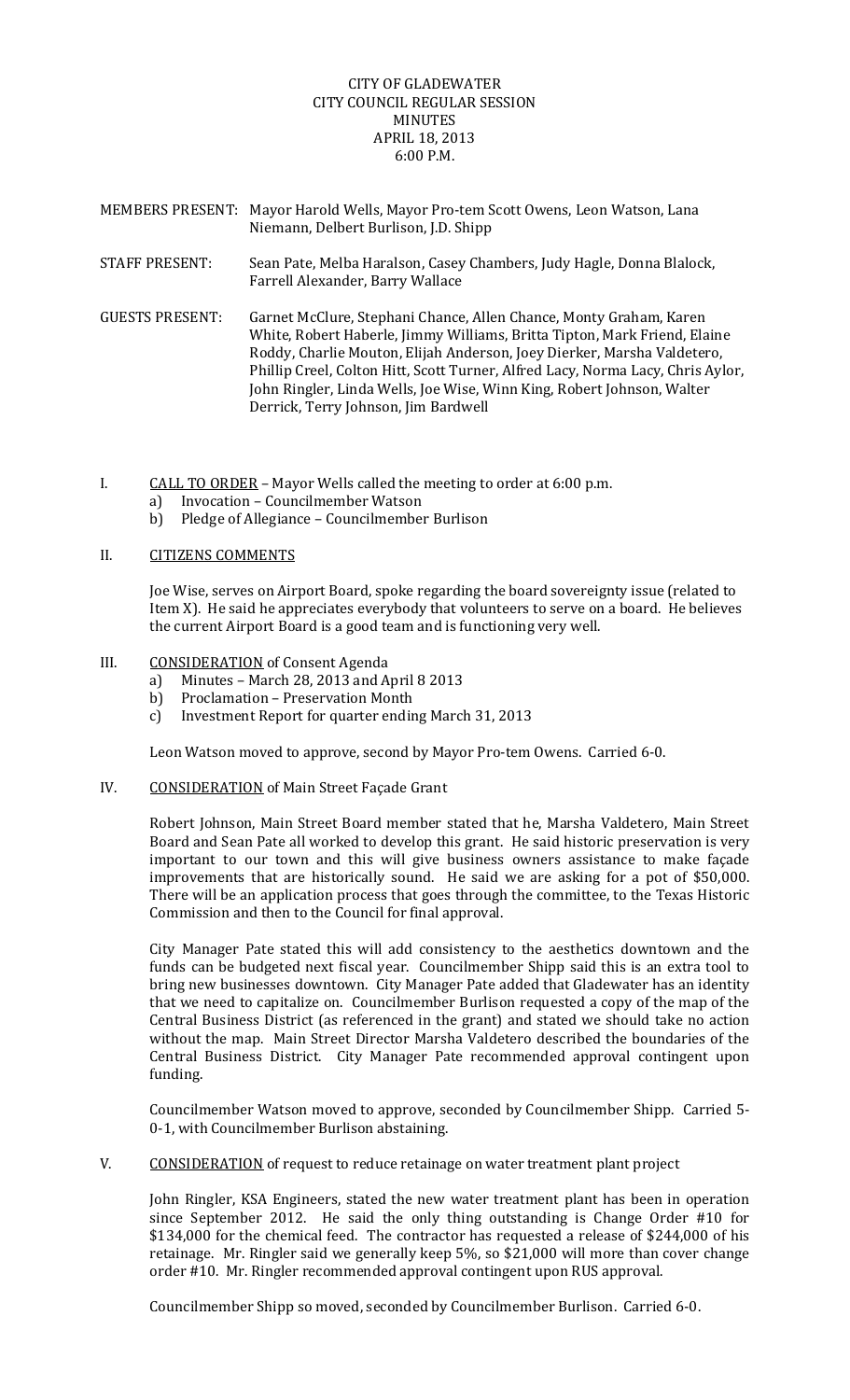VI. CONSIDERATION of Supplemental Agreement for 12 inch water line project

John Ringler, KSA Engineers, explained we are using the balance of the RUS funding to lay a 12" water line along East Lake Drive and Gay Avenue. He said we will have to ask for exclusion to the full environmental study. Mr. Ringler said right‐of‐way agent services will likely cost about \$110,000. He said we have a budget surplus of approximately \$44,000 and recommended approved contingent upon approval from RUS.

Mayor Pro-tem Owens moved to approve the supplemental agreement contingent upon RUS approval, seconded by Councilmember Burlison. Carried 6‐0.

VII. CONSIDERATION of handrails on 2011 Texas Capital Fund Sidewalk Improvement Project -Main Street

John Ringler apologized for last meeting and said KSA has a 35 year history with Gladewater and will do whatever is necessary to maintain a good relationship. Mayor Pro‐tem Owens also apologized for statements he made. Mr. Ringler presented an updated drawing depicting which handrails were to be taken out along with striping for 4‐foot pedestrian walk-ways for the two remaining handrails located at the light posts. He said this will allow the extra money to be spent on sidewalk along Dean Street.

Mayor Pro-tem Owens moved to approve the new work directive according to guidelines presented. Motion was seconded by Councilmember Niemann. Carried 6‐0.

VIII. CONSIDERATION of Performance Contracting Agreement between the City of Gladewater and Siemens Industry, Inc.,

City Manager Pate said City Attorney Gary Shaver has modified the contract so we are comfortable with it. He said the project will pay for itself with greater meter accuracy. Mr. Pate said there will be four receivers; one on each water tower (Gay and Allison), plus two other tower poles to be set and installed. We will be responsible for electrical. There is an \$18,000 annual fee to cover a study to show the savings are intact. We will be obligated for 5 years.

Councilmember Shipp inquired about the onsite training duration. Chad Nobles stated once the collectors are installed they will train the Utility Billing staff for 2 days on the software, then the meters will go in and they will train the crew for 2 days on the install process.

Mayor Wells asked about the lighting project. Mr. Nobles explained that all lighting in all city buildings will be replaced resulting in considerable energy savings.

Mayor Pro-tem Owens explained the project to the public, stating that Siemens guarantees there will be adequate energy savings to pay for the project. He then moved to approve the project contingent upon funding. Motion was seconded by Councilmember Watson. Carried  $6 - 0.$ 

IX. CONSIDERATION of Resolution directing publication of notice of intention to issue certificates of obligation and resolving other matters relating to subject

City Manager Pate explained this funding will be used for Siemens project and to replace approximately 3,000 linear feet of water and sewer lines. He said we are reissuing debt at a lower rate. The money is already allocated from debt that will be paid off this fiscal year.

Joey Dierker of Southwest Securities said all they are asking for today is approval to publish a notice of intent to sell.

Councilmember Niemann moved to approve, seconded by Councilmember Burlison. Mayor Pro‐tem Owens explained the main objective is water and sewer line replacement around town that is sorely needed. We have already been budgeting for this project and we have bonds that are paying off. City Manager Pate interjected that we are not raising taxes or water and sewer rates for this project. Motion carried 6‐0.

X. CONSIDERATION of Ordinance to amend Chapter 30 – Boards and Commissions, of the Code of Ordinances of the City of Gladewater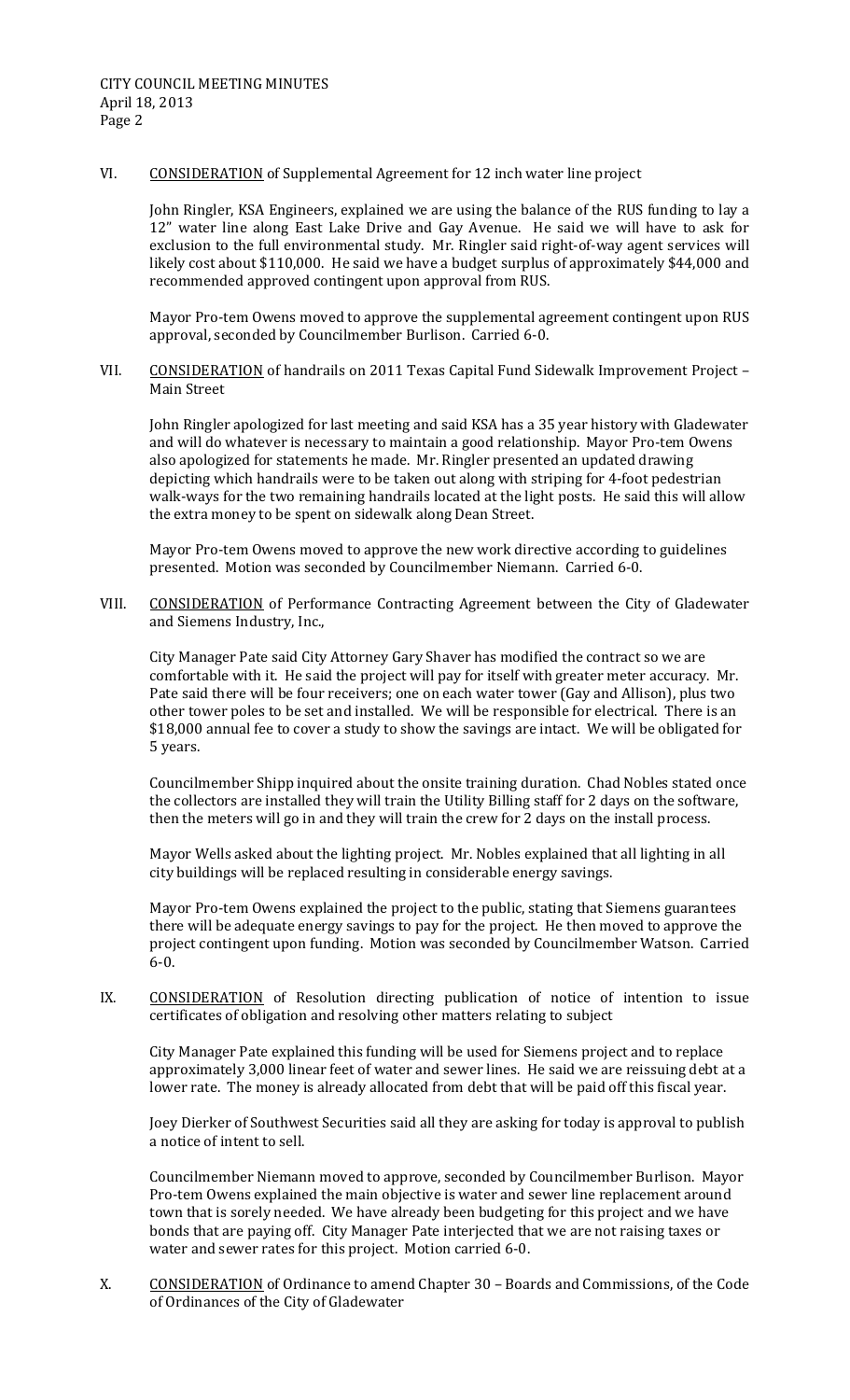Mayor Wells offered thanks to all board members. Councilmember Watson voiced objection to the eligibility requirements of §30.02B *(City Council members may serve on no more than one city appointed board simultaneously during their term of office. Individual citizens may not serve on more than two city appointed boards simultaneously.)* Councilmember Watson said if you have council members or individuals that have talent and energy to serve then we should not limit them.

Councilmember Shipp said we should build on the pros of the ordinance like the application process and the advertising for openings. He also voiced concern over placing limitations until we have a lot of people applying. He added there very qualified people willing to serve who do not live in the city and referenced the Chamber Ambassador who does an outstanding job of serving Gladewater. He said the boards should review applications and submit recommendations to Council.

Councilmember Burlison said the objective was to get more people involved. He said you don't have to be on a board to influence the board.

Mayor Pro‐tem Owens explained we had a couple town hall meetings in which there was discussion on how to get more people involved in city government. He said we had no clear process at all of how someone can apply to serve on a board. Councilmember Watson provided a copy of an ad the City of Longview put in the paper and now this year Longview has a surplus of 40‐55 people willing to serve on boards. This gives them diversification, covers all geographic areas, age differences and new blood to their boards. As we started the process of developing a policy for Gladewater we found some legality issues that needed to be cleared up regarding sovereignty of some of the advisory boards. He said Council members can serve on the GEDCO board by state statute. He said the eligibility requirements are anybody who is paying ad‐valorem taxes to the City, either by renting, having an airplane, leasing a house or building. He said this will eliminate the perception that one or two people run everything in town.

City Manager Pate said he agrees that we need more people willing to serve but asked if we aren't doing an injustice by eliminating someone who wants to serve.

Councilmember Shipp said he doesn't think we need eligibility requirements until we have an abundance of people willing to serve.

Councilmember Niemann she agrees with the purpose of encouraging greater participation. She said she serves on the Main Street Board and GEDCO and she is strong in both boards. She countered the "perceived notion that a handful of people are running everything in town" by asking do we go by perception or go by reality. She said we are making real progress on both boards (Main Street and GEDCO) and all are here for the betterment of Gladewater. She expressed strong disagreement with §30.02B (referenced above). She also disagreed that consideration of board appointments should be taken away from the boards and go straight to the Mayor.

Mayor Wells then recognized Stephani Chance, who serves on the Main Street Board. She said she cannot express how detrimental it will be to take anyone off the Main Street Board; that they have a working board that is focused and moving forward. She referenced street lights, low interest loans, 380 agreement, façade grant, trolley and displayed drawings rendered by Board member Monty Graham for improvements to oil derrick area in central downtown. She said Lana Niemann has expertise needed and is very valuable to the board.

Councilmember Niemann then referenced §30.01 that states *the city endeavors to appoint one new or apprentice member to each board every year.* She said that means some experienced member will have to roll off.

Councilmember Burlison quoted §30.02C that states "*Board members actively serving on city appointed boards at the time of adoption of this policy, who may not meet eligibility requirements of this policy, shall be permitted to complete their full term of appointment."* He reiterated the objective is not to get rid of people but to encourage more to participate.

Mayor Wells recognized Monty Graham, Main Street Board member who said he was appointed to the board under different leadership. He said he no longer has a business in town so he may not qualify to serve on the board under the new policy. He said he is still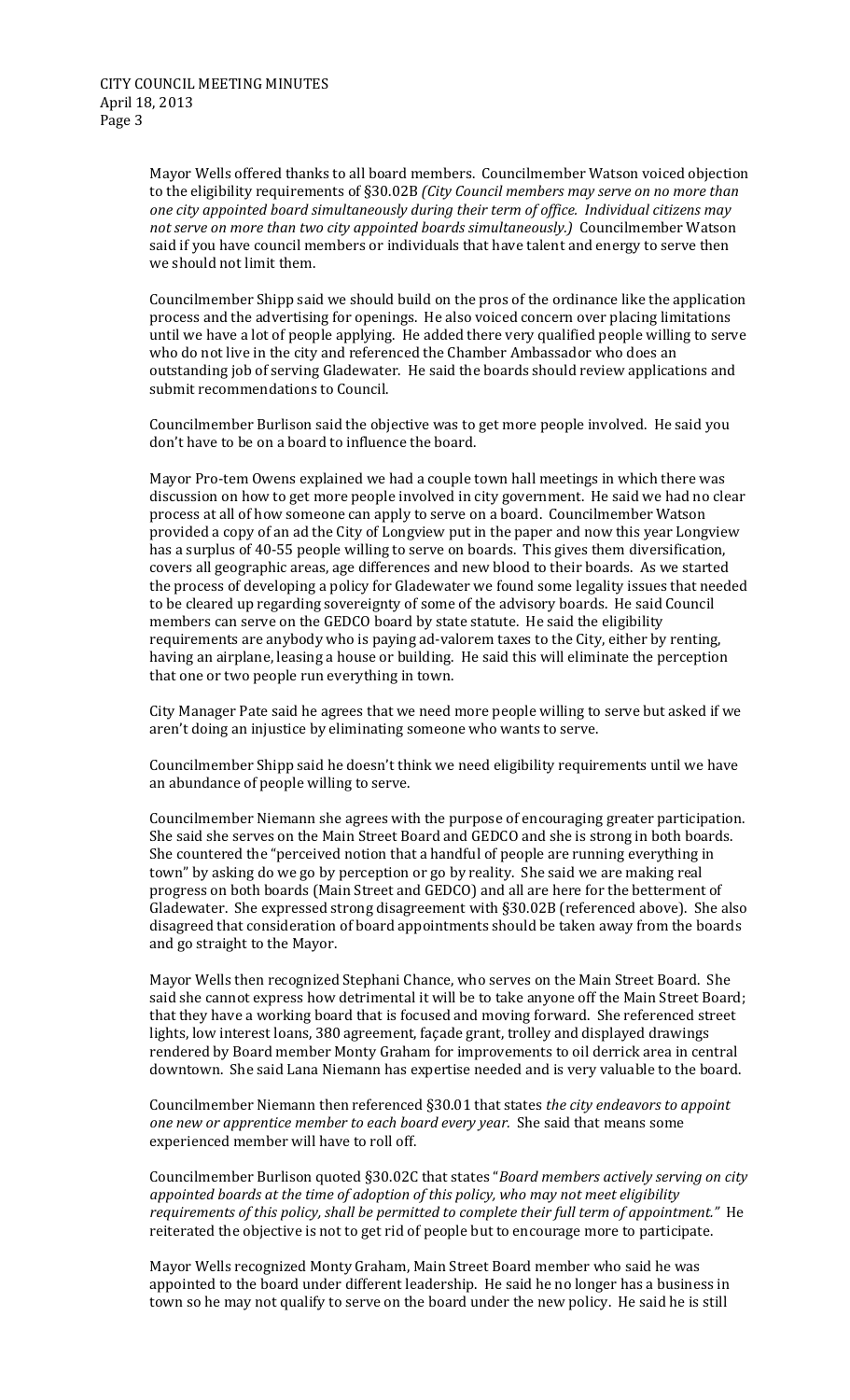interested in Gladewater and serves to the best of his ability. Councilmember Niemann added that Monty is a valuable member to the board.

Robert Johnson, 509 Post, GEDCO Director and Main Street Board member, called into question the validity of the Doctrine of Incompatibility. He said it is not dual office holding because board members are not getting paid. He said we should just change the language in the ordinance. He challenged the Council to look at all that is going on with Main Street and GEDCO. He said there are some good ideas in the proposed policy; we need recruitment of new members and we need expertise. He asked the Council to be aware of what each board needs and not to require good people to roll off. He said the system we have now should be tweaked, not shoveled.

Councilmember Watson complimented Robert Johnson on bringing GEDCO and Council together.

Mayor Pro-tem Owens stated that he said all along during planning sessions that whatever we do, we do not want to kill the enthusiasm on the boards. He stressed that is not the intent.

Councilmember Shipp moved to table this issue until the committee has the opportunity to consider all these comments and revise the eligibility requirements to place more focus on recruitment. He further moved for this to be brought back to Council at such time the committee is comfortable with it. Motion was seconded by Councilmember Watson. Carried 6‐0.

XI. CONSIDERATION of Ordinance to amend Chapter 96 – Cemetery, of the Code of Ordinances of the City of Gladewater

Mayor Pro-tem Owens moved to table and bring back with board appointment codes, seconded by Councilmember Burlison. Carried 6‐0.

XII. CONSIDERATION of Ordinance to amend Section 154.100 – Board of Adjustments – Organization, of the Code of Ordinances of the City of Gladewater

Councilmember Burlison moved to table, seconded by Mayor Pro‐tem Owens. Carried 6‐0.

XIII. EXECUTIVE SESSION pursuant to Government Code 551.074 for annual performance evaluation of City Manager, City Secretary, Municipal Judge, and City Prosecutor

The Council adjourned into executive session at 7:53 p.m.

XIV. RECONVENE into open session and take any action necessary regarding performance evaluations of City Manager, City Secretary, Municipal Judge, and City Prosecutor

The Council reconvened into open session at 9:40 p.m. and took the following action;

Councilmember Niemann moved to give City Manager Sean Pate and Municipal Judge Donna Blalock and exceeds expectations rating and grant a 4% increase and to reappoint Donna Blalock for another year. She further moved to give City Secretary Melba Haralson an exceeds expectations rating, which will permit her to move up one step on the salary schedule. She moved to give City Prosecutor Barry Wallace a meets expectations rating with no increase at this time since he was recently granted one. Motion was seconded by Mayor Pro‐tem Owens. Carried 6‐0.

- XV. CITY MANAGER REPORT
	- a) Update on ETMC contract We had a meeting with ETMC and we are at a point that we will need to visit with legal counsel.
	- b) Update on Dallas force main Contracts will be executed when City Attorney Gary Shaver is back in town. TCEQ fined us on a Veolia violation. We sent the notice of violation to them. We will either have to pay the fine or perhaps get someone in upper management of TCEQ to consider a waiver.
	- c) Announcement of date changes; May 18th for monthly recycle and May 23rd City Council meeting